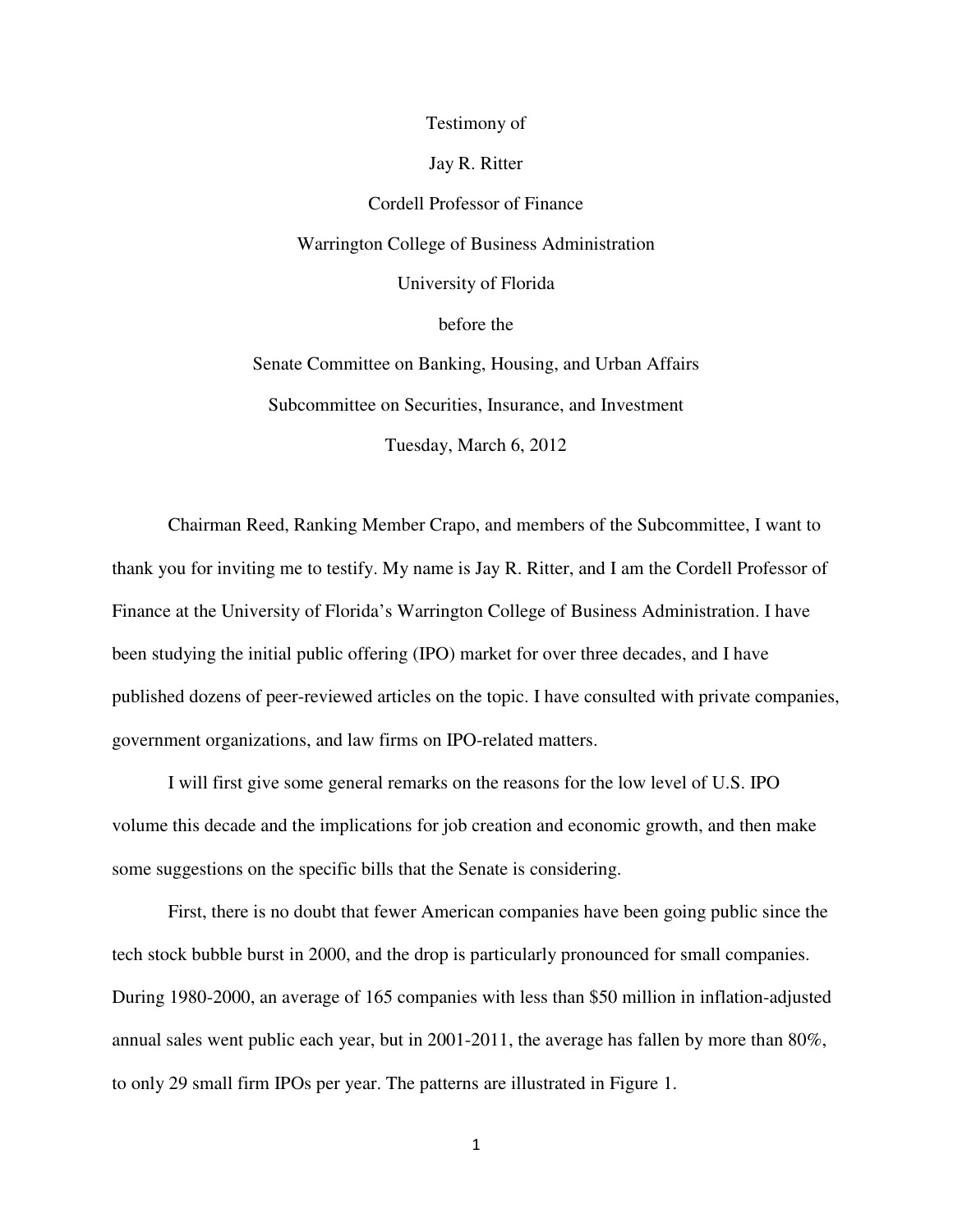

Figure 1: The number of U.S. IPOs by year, 1980-2011, with pre-IPO last twelve months sales less than (small firms) or greater than (large firms) \$50 million (2009 purchasing power). Source: Gao, Ritter, and Zhu "Where have All the IPOs Gone?"

Although there is no disagreement about the existence of this prolonged drought in small company IPOs, there is disagreement about a) the causes of the decline in IPOs, b) the implications for the economy, and c) what should be done, if anything, to rejuvenate the IPO market and spur capital formation. My opinions about the causes of the decline are at odds with the conventional wisdom. My opinions about the implications for the economy are not too different from those of some, such as Prof. John Coates of Harvard Law School, who testified before this committee on December 14, 2011. These opinions are different, however, from those of the IPO Task Force, whose chair, Kate Mitchell, also testified on December 14, and those of the *Wall Street Journal*'s editorial writers. My opinions about what should be done are similar to those of several witnesses, but in disagreement with those of several others who have a much different opinion about the causes and implications than I do.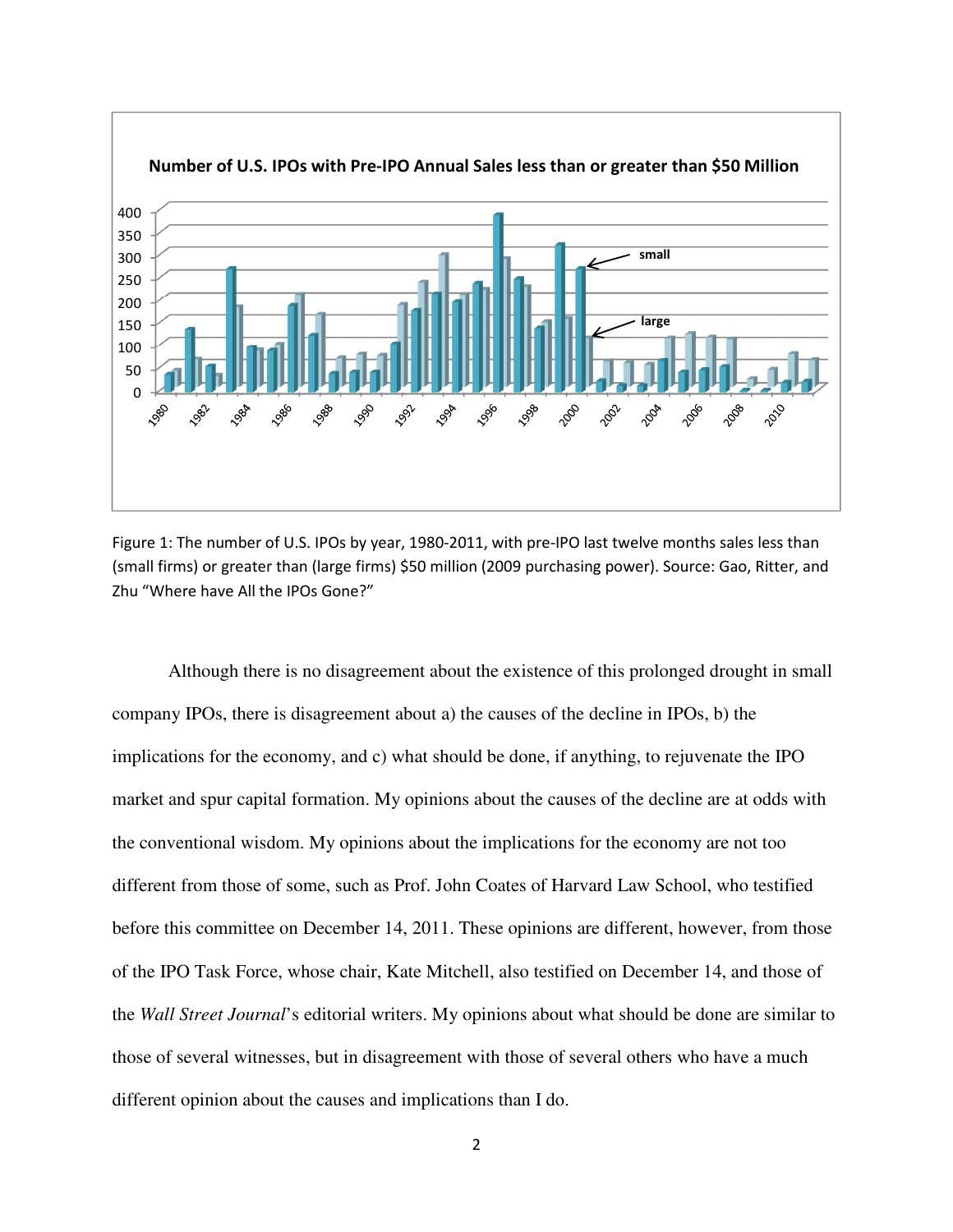## **The Causes of the Decline in IPO Volume**

l

The conventional wisdom is that a combination of factors, including a drop in public market valuations of tech companies, heavy-handed regulation such as Sarbanes-Oxley (SOX), and a drop in analyst coverage of small companies, have discouraged companies, especially small companies, from going public in the U.S. in the past decade. I agree with the conventional wisdom that these factors have discouraged small companies from going public, but I believe that only a small part of the drop in small company IPO volume can be explained by these factors. Instead, I think that the more fundamental problem is the declining profitability of small firms. In many industries, over time it has become more important for a firm to be big if it is to be profitable. Emerging growth companies (EGCs) are responding to this change in the merits of being a small, stand-alone firm by merging in order to grow big fast, rather than remaining as an independent firm and depending on organic (internal) growth.

Numerous facts support the idea that small companies are not going public because being small is not best, whether private or public. These facts are documented in "Where Have All the IPOs Gone?", coauthored with Xiaohui Gao and Zhongyan Zhu.<sup>1</sup> My co-authors and I document that U.S. public market investors have earned low returns in the three years after the IPO on the IPOs of small companies, defined as firms with less than \$50 million in pre-IPO annual sales (2009 purchasing power), in every decade for at least thirty years. Furthermore, we show that for both recent IPOs and for public companies that have been traded for at least three years, the fraction of small companies with positive earnings has been on a long-term downtrend, starting far before the tech stock bubble burst in 2000. Other studies have documented that a larger and

 $^1$  See "Where Have All the IPOs Gone?" Xiaohui Gao, Jay R. Ritter, and Zhongyan Zhu, March 2012, unpublished University of Florida working paper. Many additional tables can be found on the "IPO Data" page of my website (just Google "Jay Ritter").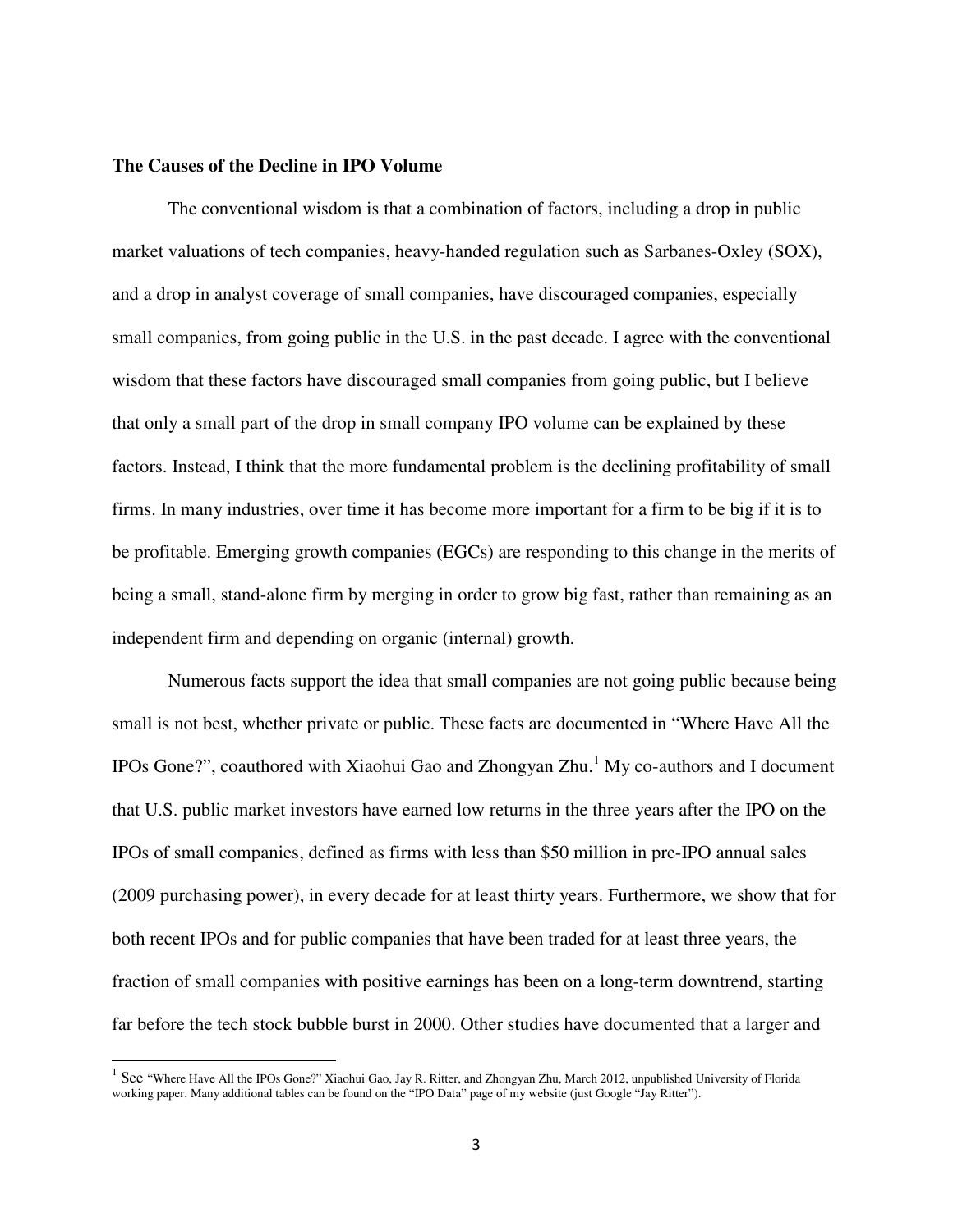larger fraction of aggregate corporate earnings are being earned by the largest firms, and that the fraction of public firms that earn positive profits in a year has been on a long-term decline.<sup>2</sup>

In the last decade, a larger fraction of venture capital-backed firms have sold out in trade sales rather than go public, as documented by Kate Mitchell in her December 14, 2011 testimony to this Committee. The IPO Task Force interprets this evidence as suggesting that the IPO market is broken. My coauthors and I show that, of the small companies that do go public, there has been an increase over time in the fraction that is subsequently acquired, and as well as the fraction that subsequently make acquisitions. This "eat or be eaten" evidence is consistent with the notion that getting big fast has become more important over time, and does not imply that the IPO market is broken.

My co-authors and I also show that in the last decade there has been no deterioration in analyst coverage for companies that do go public, inconsistent with the assertion that a lack of analyst coverage is deterring IPOs.

My co-authors and I address whether the low profitability of small publicly traded firms in the last decade can be attributed to the costs of compliance with SOX's Section 404. To ascertain whether this is important or not, we add back to earnings an estimate, provided by the U.S. SEC, of the SOX costs incurred by small firms. We report that the downtrend in profitability would be present even if these costs did not exist. Furthermore, as Prof. John Coates mentioned in his December 14<sup>th</sup> testimony, there has been no resurgence of small company IPOs after the SEC altered the regulations to lessen these costs.

<sup>&</sup>lt;sup>2</sup> See DeAngelo, Harry, Linda DeAngelo, and Douglas Skinner, 2004, "Are Dividends Disappearing? Dividend Concentration and the Consolidation of Earnings," *Journal of Financial Economics* 72, 425-456; and Fama, Eugene F., and Kenneth French R., 2004, "New Lists: Fundamentals and Survival Rates," *Journal of Financial Economics* 73, 229-269.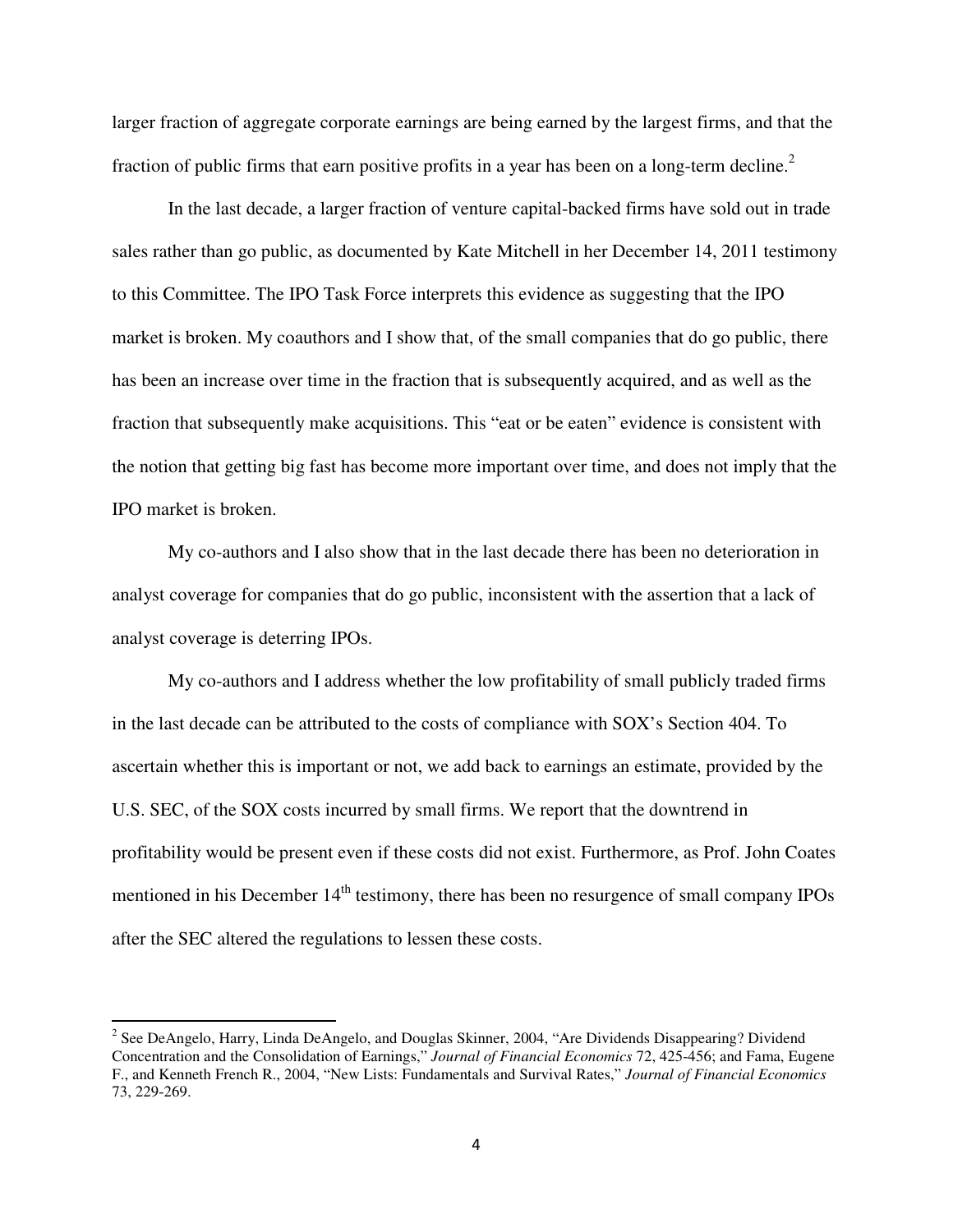If the U.S. IPO market is broken for small companies, but being a small independent firm is still attractive, we might expect to see many small U.S. firms going public abroad. In fact, as documented by several studies, only a few U.S. firms per year have gone public abroad in recent years.<sup>3</sup> In "Europe's Second Markets for Small Companies," my co-authors and I document that European public market investors have earned low returns on European IPOs from 1995-2009 that listed on Europe's markets that cater to emerging growth companies.<sup>4</sup> Furthermore, we document that 95% of the listings on London's Alternative Investment Market (AIM) have been "placings," restricted to qualified institutional buyers (QIBs). Most of these IPOs have been for very small amounts, and no liquid market ever developed. The reality is that very few of the AIM IPOs would have qualified for Nasdaq listing.

In addition, if being small but public was unattractive relative to being small but private, we might see many U.S. publicly traded small companies going private. Instead, the vast majority of small companies that have voluntarily delisted have done so by selling out to a larger company, rather than by staying independent and going private.<sup>5</sup>

To summarize, there is a large body of facts supporting the view that the drop in small company IPO activity is due to the lack of profitability of small stand-alone businesses relative to their value as part of a larger organization. In my opinion, this is the major reason why venture capital-backed firms are selling out (merging) rather than going public. This is a large firm vs small firm choice, not a private firm vs. public firm choice. Although the IPO market may need

<sup>&</sup>lt;sup>3</sup> Doidge, Craig, G. Andrew Karolyi, and René M. Stulz, 2009, "Has New York Become Less Competitive than London in Global Markets? Evaluating Foreign Listing Choices over Time," *Journal of Financial Economics* 91, 253-277.

<sup>&</sup>lt;sup>4</sup> See "Europe's Second Markets for Small Companies," by Silvio Vismara, Stefano Paleari, and Jay R. Ritter, *European Financial Management*, forthcoming.

<sup>&</sup>lt;sup>5</sup> See Table 8 of Gao, Ritter, and Zhu (2012).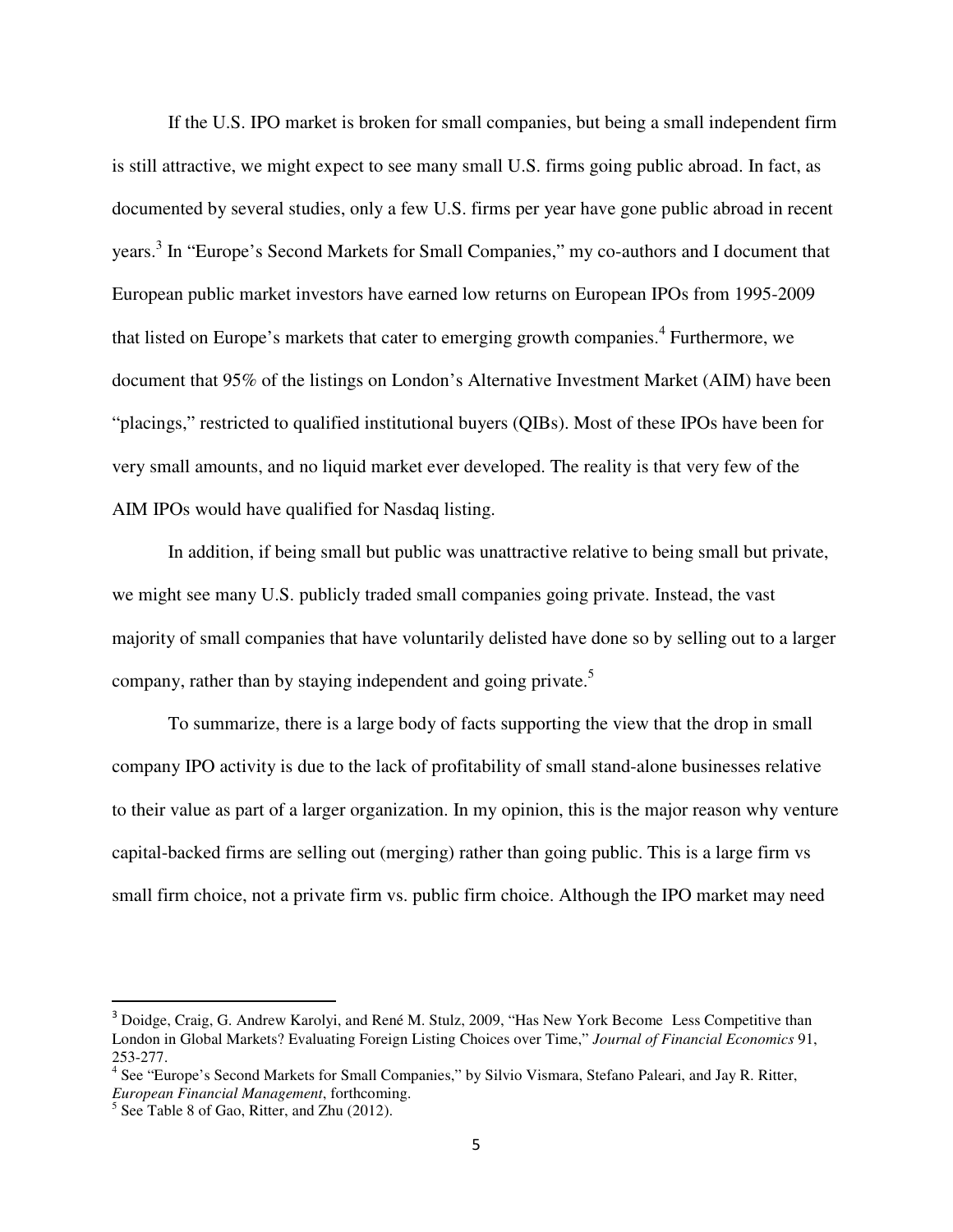reforms, private firms are not avoiding IPOs because the IPO market is broken, but because being part of a larger organization creates more value.

## **Implications for the Economy of the Decline in IPO Volume**

In "Post-IPO Employment and Revenue Growth for U.S. IPOs, June 1996-December 2010," my co-authors and I document the employment and revenue growth for U.S. companies that went public from June 1996-December  $2010<sup>6</sup>$  For the 2,766 domestic operating company IPOs from this period, we find that the average company added 822 employees since their IPO. In the ten years after going public, the average company increased employment by 60%, amounting to a 4.8% compound annual growth rate (CAGR).<sup>7</sup>

One can use these numbers to calculate the number of jobs that would have been created if the average annual volume of domestic operating company IPOs from 1980-2000 had continued during 2001-2011, rather than collapsing. In 1980-2000, an average of 298 domestic operating companies per year went public, whereas an average of only 90 domestic operating companies per year have gone public since then, a difference of 208 IPOs per year. Over the eleven year period 2001-2011, this amounts to a shortfall of 2,288 IPOs, with 822 jobs per IPO lost. Multiplying these two numbers together results in a figure of 1.88 million jobs that were not "created" due to the IPO shortfall. This calculation assumes that these employees would have been sitting at home watching TV if they weren't hired by the recent IPO firm, and that the roughly \$100 million raised per IPO would not have been invested in anything else. But, in a mechanical sense, 1.88 million jobs have been "lost."

<sup>&</sup>lt;sup>6</sup> Martin Kenney, Donald Patton, and Jay R. Ritter, work in progress for the Kauffman Foundation on "Post-IPO"

Employment and Revenue Growth for U.S. IPOs, June 1996-December 2010."<br><sup>7</sup> The 60% cumulative average growth in employment and 4.8% CAGR numbers are based on the 1,857 IPOs from June 1996-December 2000.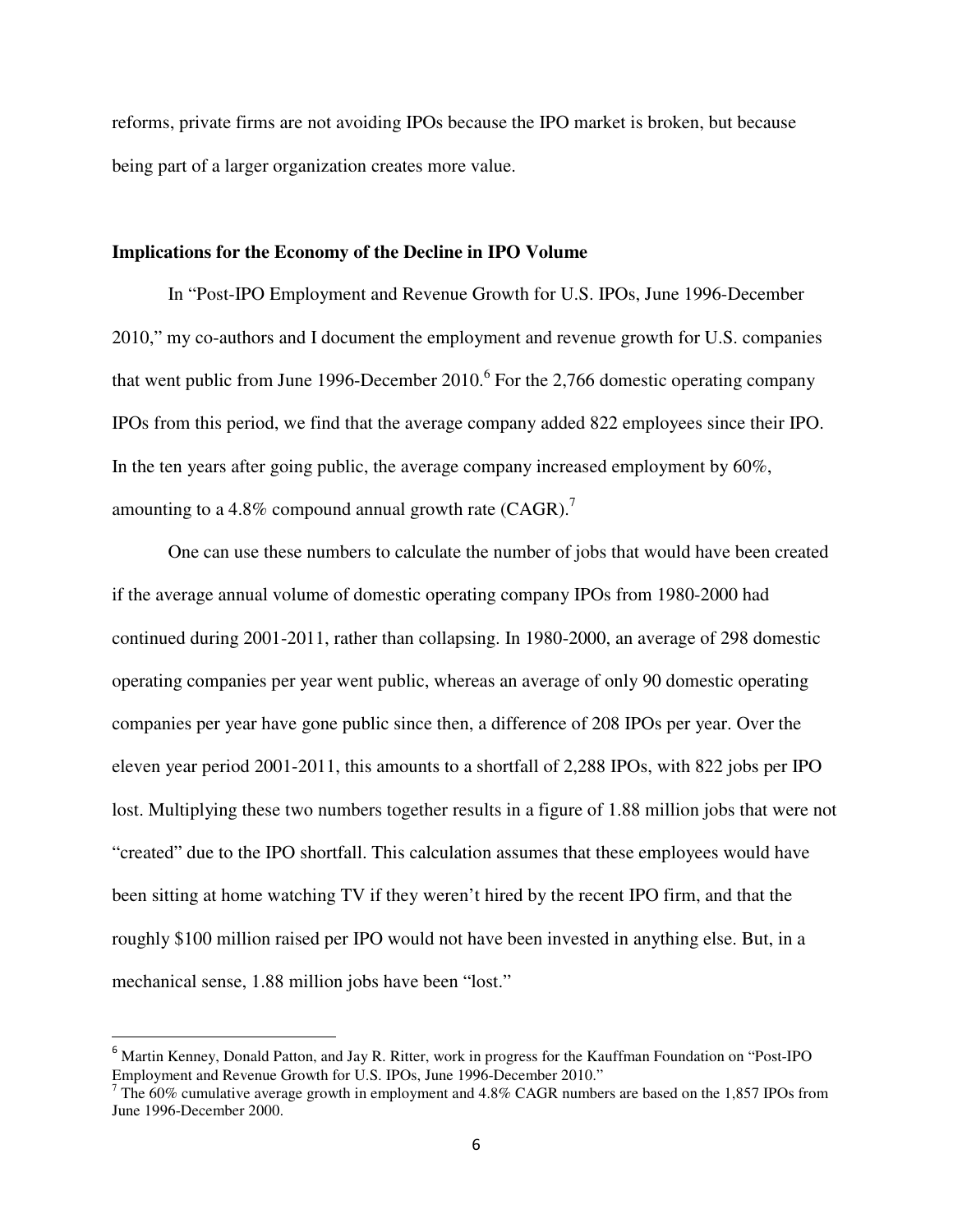This 1.88 million figure is dramatically lower than the 10 million jobs figure that Delaware Governor Jack Markell used in his March 1, 2011 *WSJ* opinion piece "Restarting the U.S. Capital Machine," or the 22.7 million figure used in the IPO Task Force report presented to the U.S. Treasury and this Committee in late 2011 by task force chairwomen Kate Mitchell. The 22.7 million number comes from a 2009 Grant Thornton white paper, "A Wake-up Call for America," written by David Weild and Edward Kim. Weild and Kim make four different assumptions than my coauthors and I do in order to generate their 22.7 million jobs lost figure.

First, Weild and Kim make the reasonable assumption that IPO volume should be proportional to real GDP, and since the US economy has grown over the last thirty years, one would expect IPO activity to rise rather than be flat. Thus, our number, which assumes that IPO activity would be constant over time, is biased downwards.

Second, on page 26 Weild and Kim make the assumption that the normal level of IPO activity is that of 1996, the peak of the IPO market, and that the volume should grow from this level. This assumption, that the 1996 number of 803 IPOs is normal, biases their number upwards. Third, they assume that each IPO that didn't occur would have had 1,372 employees before going public, and post-IPO employment grows at a CAGR of 17.8%, a number that implies employment growing by 415% in the ten years after an IPO. The 17.8% per year number is justified based on a "select" group of prior IPOs. In other words, they assume that thousands of companies that didn't go public would have grown as fast as companies such as Google if they had! This assumption, which I would tend to categorize as completely ridiculous, has a huge impact on their calculations. Fourth, they assume that there was an IPO shortfall starting in 1997, rather than 2001, and that more than 1,500 additional firms would have gone public in 1997- 2000 and then grown their employment by 17.8% per year for more than a decade. This 1997-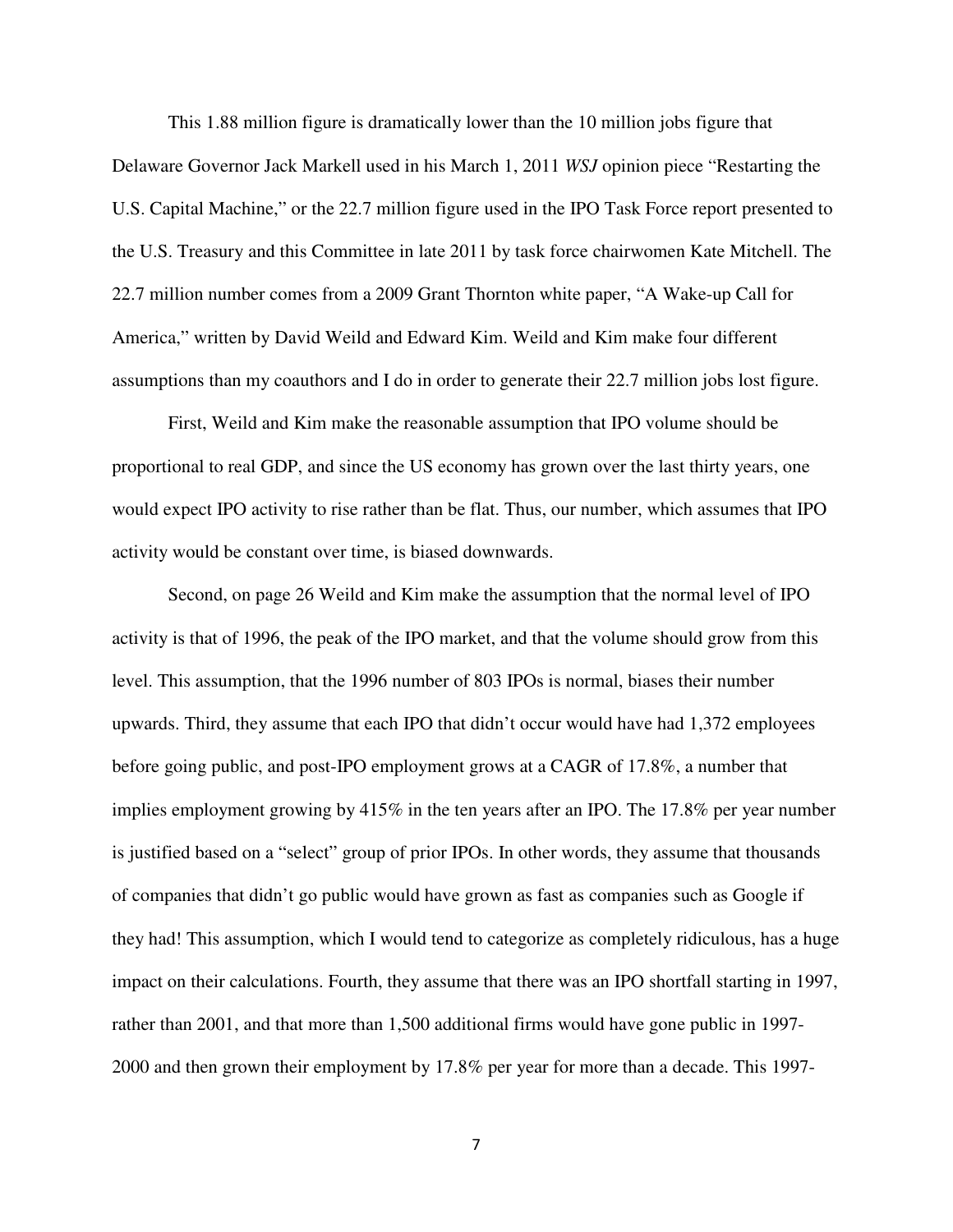2000 shortfall assumption, combined with the 17.8% CAGR assumption, adds at least 9 million lost jobs to their 22.7 million total.

### **What Should Be Done**

If the reason that many small companies are not going public is because they will be more profitable as part of a larger organization, then policies designed to encourage companies to remain small and independent have the potential to harm the economy, rather than boost it. Not all EGCs should stay private or merge, however, and to the degree that excessive burdens associated with going public, and being public, result in less capital being raised and wisely invested, standards of living are lowered. I do not think that the bills being considered will result in a flood of companies going public. I do not think that these bills will result in noticeably higher economic growth and job creation.

In thinking about the bills, one should keep in mind that the law of unintended consequences will never be repealed. It is possible that, by making it easier to raise money privately, creating some liquidity without being public, restricting the information that stockholders have access to, restricting the ability of public market shareholders to constrain managers after investors contribute capital, and driving out independent research, the net effects of these bills might be to reduce capital formation and/or the number of small EGC IPOs.

I think that Prof. John Coates zeroed in on the tradeoffs in his December 14, 2011 testimony. He stated "While the various proposals being considered have been characterized as promoting jobs and economic growth by reducing regulatory burdens and costs, it is better to understand them as changing, in similar ways, the balance that existing securities laws and regulations have struck between the transaction costs of raising capital, on the one hand, and the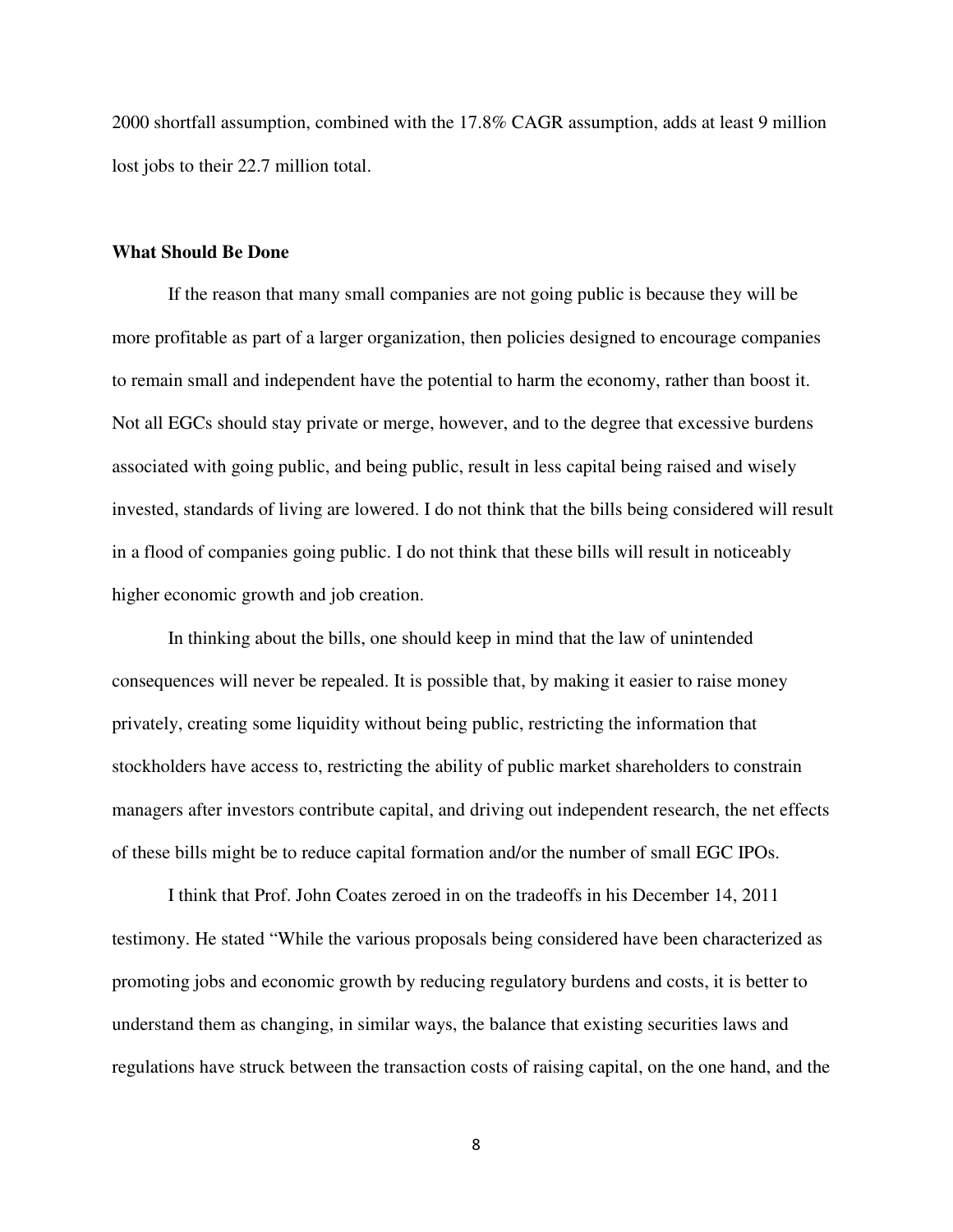combined costs of fraud risk…" As he notes, fewer investor protections can potentially result in more fraud, with rational investors responding by demanding higher promised returns from all companies, resulting in good companies receiving a lower price for the securities that they sell. Good investor protection laws, and their timely and effective enforcement, can lower the cost of capital for good companies, but investor protection does impose compliance costs on all companies.

I will now comment on some of the specific bills under consideration by the Senate: **S. 1791 "Democratizing Access to Capital Act of 2011" and S. 1970 "Capital Raising Online While Deterring Fraud and Unethical Non-Disclosure Act of 2011"**

These bills deal with Regulation D and its requirements on solicitations, and crowdfunding. In general, they reduce constraints on the ability of parties seeking capital to reach out to unsophisticated investors, potentially increasing the amount of fraud. Fraudsters are happy to relieve unsophisticated investors of their cash.

An increase in fraud if these bills are passed is not, however, an automatic result. When eBay and Craigslist were created, a concern was raised about whether fraud by sellers, and bounced checks from buyers, would be so prevalent that an electronic exchange that matched buyers and sellers of non-financial goods and services would fail. In practice, both organizations have been successful at matching buyers and sellers, even if there are some unsatisfactory outcomes.

In financial markets, as with eBay and Craigslist, it is possible that organizations will evolve that provide sufficient voluntary policing and certification to minimize the amount of fraud and create value by bringing buyers and sellers (investors and entrepreneurs) together.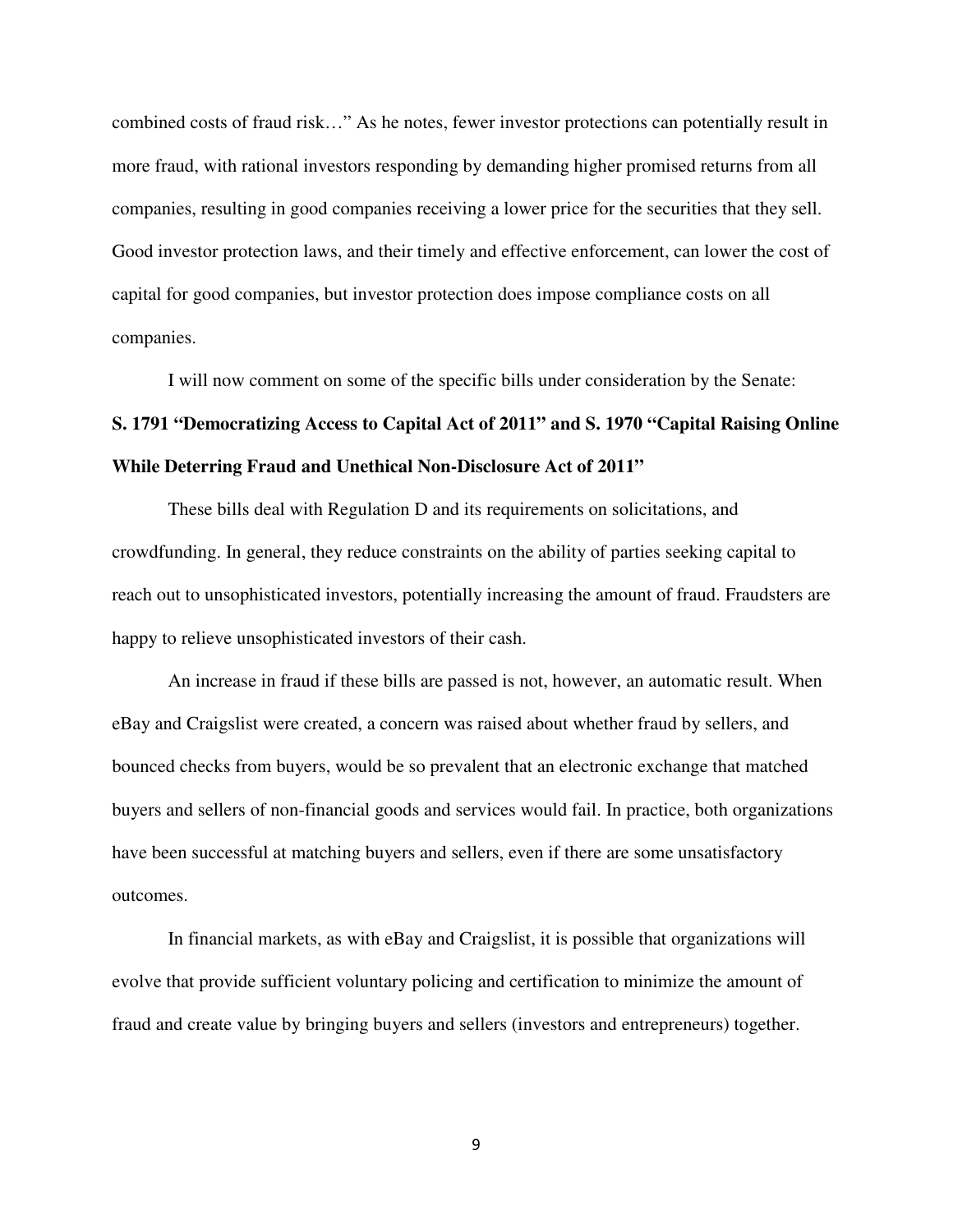I am not certain what problem crowdfunding is solving. Many startups are able to get funding from angel investors, and, once a certain threshold of size has been reached, venture capital (VC) firms have billions to invest. If VC firms were demanding excessively onerous terms, one might expect to see extremely high returns for the limited partners (LPs) of VC funds. Over the last decade, however, the bigger problem has been low returns. The market is not failing when firms with poor investment prospects are unable to get funding. The market is working when firms with good prospects are able to get funded at reasonable cost and grow, and firms with poor prospects are deprived of capital that would be wasted.

S. 1970 appears to offer some protections to investors that are not present in S. 1791. I am modestly supportive of S. 1970, but not enthusiastic about S. 1791.

# **S. 1824 "The Private Company Flexibility and Growth Act"**

This bill increases the  $12(g)(1)$  of the 1934 Act threshold at which public reporting of financial statements is required from 500 to 2,000 shareholders of record, and Section 3 removes current and past employees from the count. The number of beneficial shareholders, of course, may be far in excess of the number of shareholders of record since individuals normally hold shares in street name.

On December 1, 2011, Prof. John Coffee of Columbia Law School testified that the shareholders of record requirement should be supplemented with a public float requirement: if either the 2,000 shareholders of record threshold is passed, or if the public float is above \$500 million, public reporting should be required.

My suggestion would be to keep the 500 shareholders of record threshold, but exclude current and former employees from the count, and to add a public float requirement.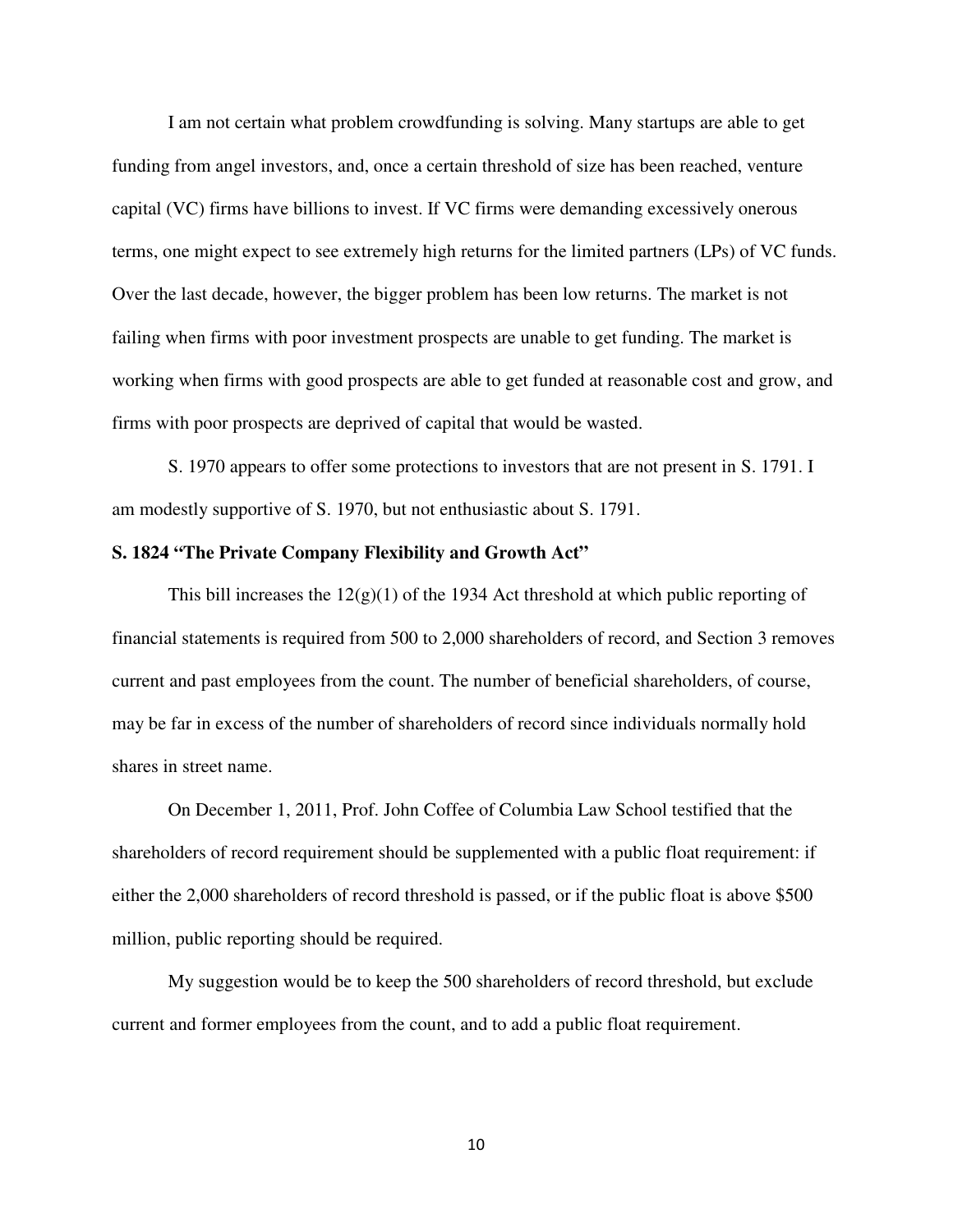Alternatively, the "shareholders of record" requirement should be changed to reflect the fact that for publicly traded firms, individuals keep their shares in street name.

# **S. 1933 "Reopening American Capital Markets to Emerging Growth Companies Act of 2011"**

 This bill establishes a new category of issuers, called emerging growth companies (EGCs) that have less than \$1 billion in annual revenue at the time of SEC registration, and exempts them from certain disclosure requirements, such as executive compensation. The exemptions would end either five years after the IPO or when the annual revenue exceeds \$1 billion.

 From 1980-2011, 7,612 operating companies went public in the U.S., excluding banks and S&Ls and IPOs involving units, an offer price below \$5.00, or partnerships. 94% of these companies had annual sales of below \$1 billion when they went public, including Carnival Cruise Lines and AMF Bowling.

 Section 3 deals with disclosure obligations. I cannot think of any reason for why public market investors should not need to know how much executives are paying themselves, nor have a say on this cost through shareholder voting.

Section 6 deals with coverage from sell-side research analysts. As I interpret it, this legislation would abolish quiet period restrictions on the ability of sell-side analysts that work for an underwriter to provide research to institutional investors for EGCs, which historically have comprised 94% of all IPOs. Because the sell-side analysts are potentially privy to inside information, they will be at an informational advantage relative to other analysts. This proposed legislation is completely at odds with the logic of Reg FD, which seeks to create a level playing field. The proposal may have the effect of crowding out unbiased independent research.